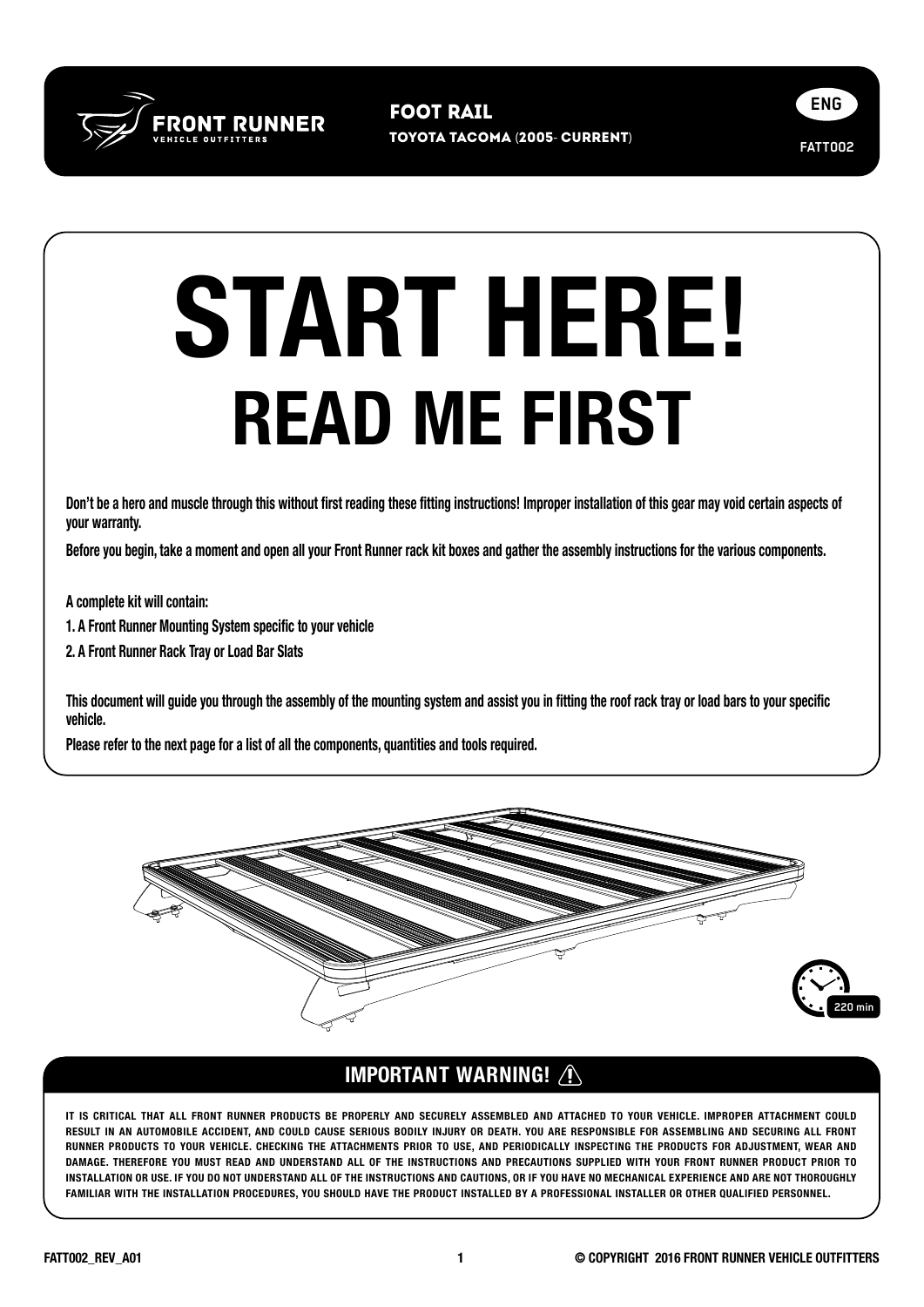## 1 GET ORGANIZED

Here is what you are looking at for FATT002

| IN THE BOX |                 |                                |  |
|------------|-----------------|--------------------------------|--|
|            | 2X              | Foot Rail; 1xLH, 1xRH          |  |
| 2          | 10 X            | Nut Cap M6                     |  |
| 3          | 10 X            | <b>Hex Bolt M6x35</b>          |  |
| 4          | 10 <sub>X</sub> | <b>Spring Washer M6SS</b>      |  |
| 5          | 10 <sub>X</sub> | <b>Flat Washer M6x19x1ss</b>   |  |
| 6          | 2 X             | Spacer (19x12.58x15)           |  |
| 7          | 8 X             | <b>Hex Bolt M8x20</b>          |  |
| 8          | 8 X             | <b>Flat Washer M8x16x1.6ss</b> |  |
| 9          | 8 X             | <b>Nyloc Nut M8</b>            |  |
| 10         | 8 X             | Nut Cap M8                     |  |
| 11         | 8 X             | Spacer (19x12.58x20)           |  |
|            |                 |                                |  |





U)<br>U

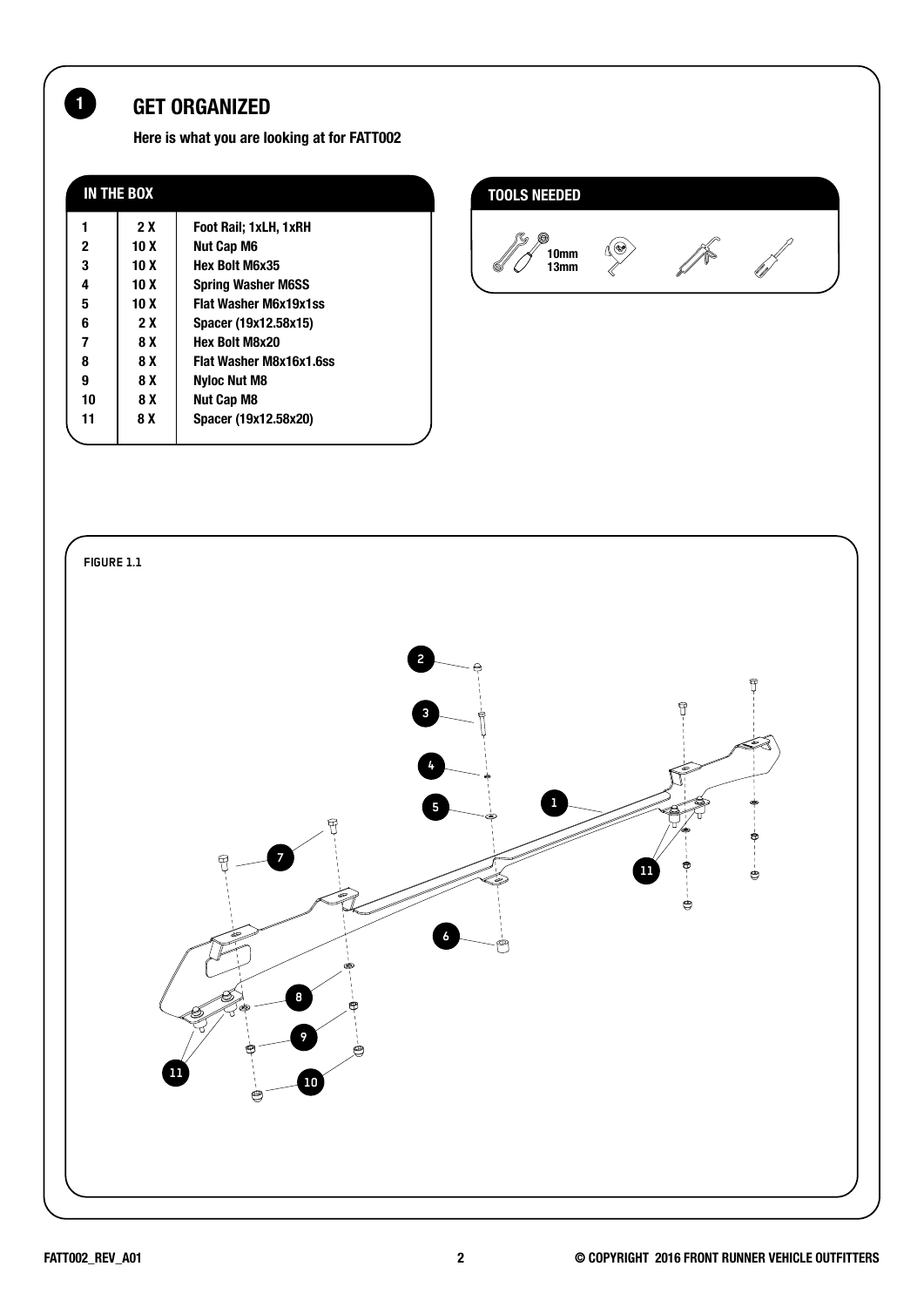

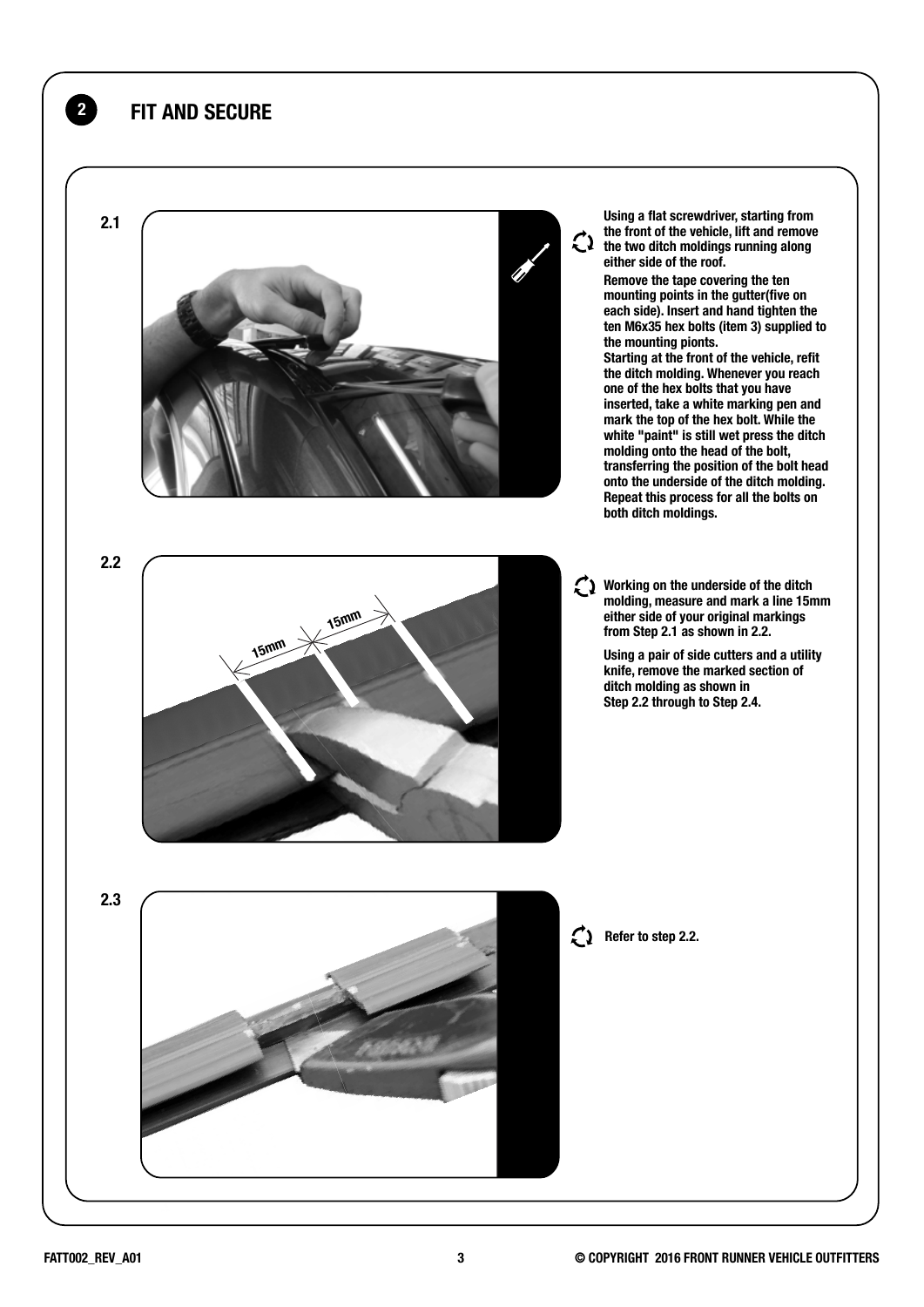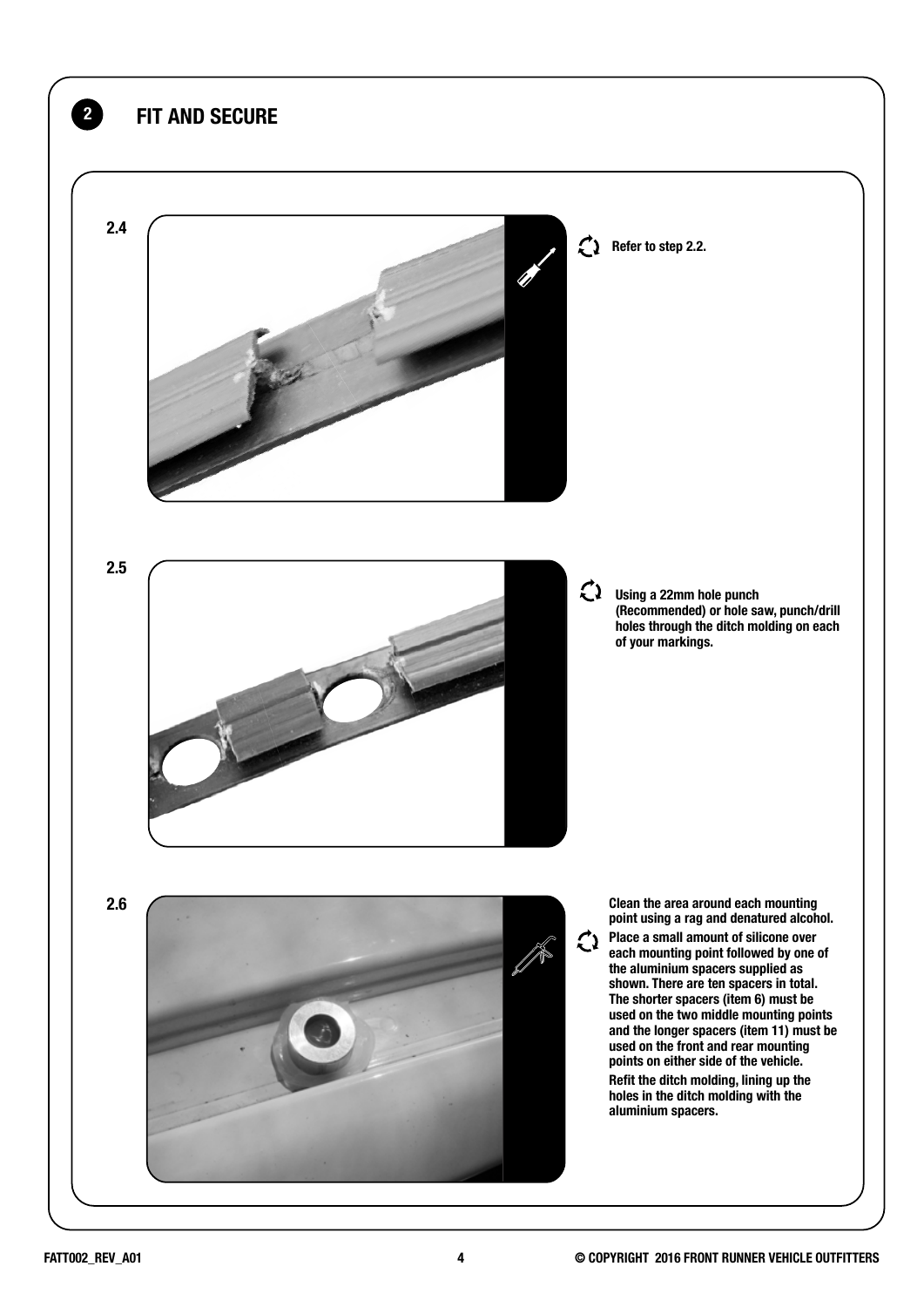